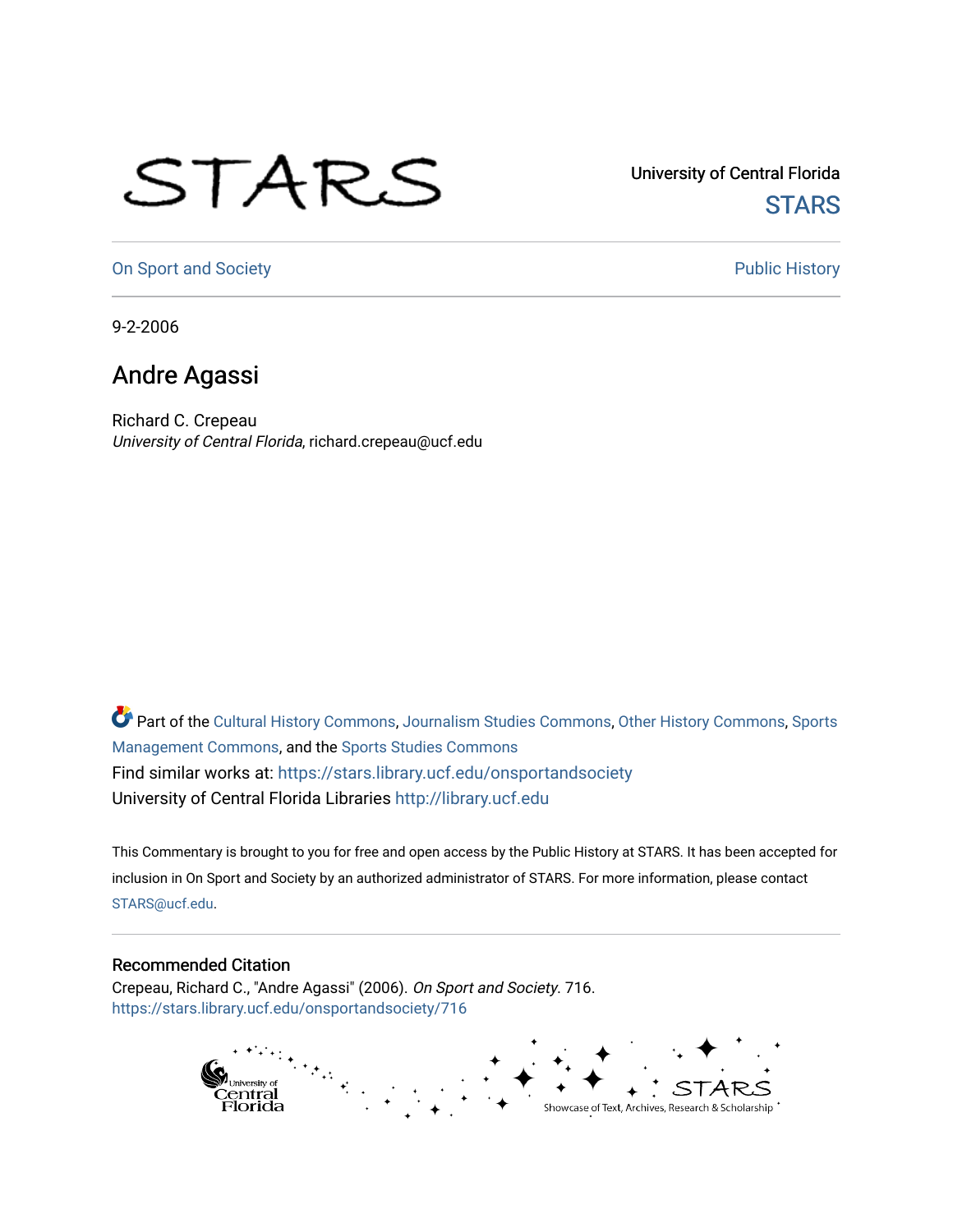## SPORT AND SOCIETY FOR H-ARETE Andre Agassi SEPTEMBER 02, 2006

If you were fortunate enough to see Andre Agassi's match with Marcos Baghdatis on Thursday night/Friday morning at the U.S. Open, you saw one of the great moments in modern tennis, at a tournament that over the past decades has offered many memorable matches and moments. Facing retirement, Agassi is playing one final tournament at what has become his triumphant home.

Thursday's tennis spectacle had everything. Baghdatis, a twentyone year old rising star of the game, was playing his boyhood idol. Agassi, racked with back pain and having taken the needle in order to be able to walk onto the court, was playing what was potentially the last match of his illustrious career. The crowd, nearly 24,000 at center court, was near hysteria much of the night.

Agassi won the first two sets and Baghdatis won the third set 6- 3. Then in the fourth Agassi took the crowd to new heights as he opened the set winning four straight games while breaking Baghdatis twice. The roars on Agassi's winning points were deafening.

Then in a reversal Baghdatis lifted his game and ran off four straight games en route to what turned into a 7-5 win. The crowd sat in disbelief and began to desperately cheer for an Agassi recovery. The tension built in the fifth set and at 4-4, and 30- 30, Baghdatis hit a winner. Suddenly he was seized by cramps, hobbled, and fell to the ground. After struggling to stand and move, the game resumed, and in one of those eerie moments Agassi was unable to win the game until after eight deuces thus prolonging the crowd's and Baghdatis' agony.

After getting some treatment at the changeover, Baghdatis held serve in another surreal game, but in the end he couldn't recover and lost the final set 7-5 in the midst of a crowd lustily cheering Andre Agassi. It took nearly four hours for the drama to play out and by the end everyone was exhausted. If this turns out to be Agassi's last match, and it could be if his back does not respond to the next visit from the needle, that would be a fitting end to this amazing career.

And what a career it has been. In one of the first Sport and Society pieces I wrote, exactly 15 years ago today, September 2,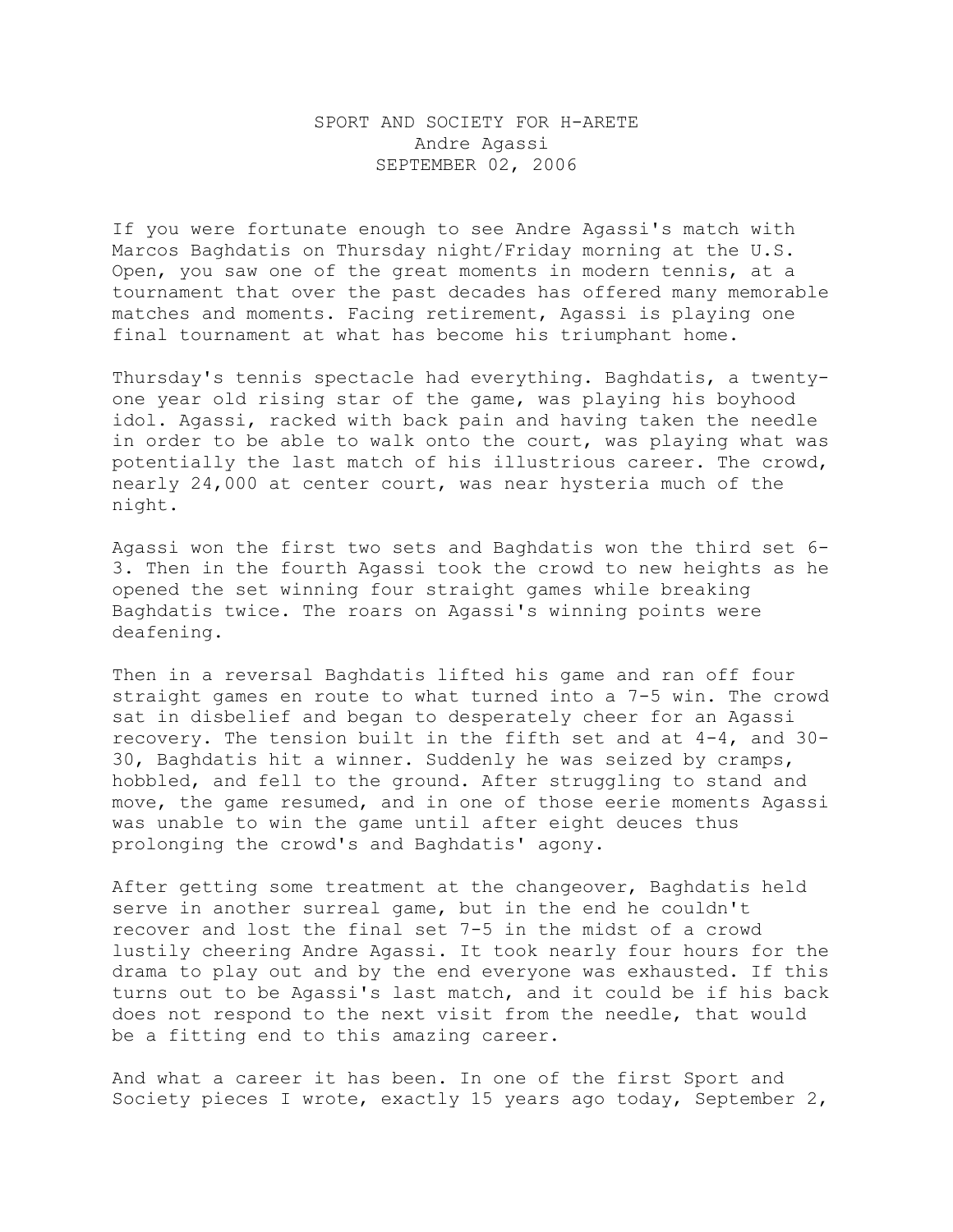1991, I commented on the rising star who had not yet won a grand slam event but was still the darling of tennis. His wardrobe drew more comment than did his on court performance. At that time, for Agassi, winning seemed beside the point. Marketing, not winning, seemed to be the only thing. Commercialized sport had no greater exposition of its crass character than the marketing of Andre Agassi displaying, as it did, all that is wrong with modern sport. The triumph of style over substance seemed destined to kill sport, or at least take the heart out of it. The contrast that year with the midnight madness displayed by Jimmy Connors was stunning as Agassi went out ignominiously in the first round.

Agassi was the spoiled brat of modern tennis. He defied the dress codes, refused to play Wimbledon, saying he couldn't bear the traditions of the stuffy English tournament, especially the all-white clothing requirement. He belittled reporters when they asked what he thought were stupid questions. He was a public relations disaster.

But by 1995 a new Agassi had appeared, one who fought for every point, who was dedicated to and focused on the game. He went to Wimbledon in 1992 and won his first grand slam event. In the finals at the U.S. Open in 1995, Agassi was defending champion and lost to Pete Sampras in a four set final in what turned out to be one of many amazing matches between these two great players. Clearly Agassi had reached his full potential as a tennis player and matured as human being. He was on his way to becoming one of the great professional tennis players of our time.

Since then Agassi has had one of the great careers in the history of tennis. He has won eight Grand Slam events and is one of only five players to have won all four Grand Slam events. He is the only current active player to have done so. He has become one of the ambassadors of the game and has invested in the future of tennis and the young with his tennis academy in Las Vegas. His conditioning regime has allowed him to continue to play at a very high level and has often been the difference between himself and much younger players.

In many ways his greatest match took place in the quarterfinals of the U. S. Open in 2005. It was reminiscent of the aforementioned 1991 Jimmy Connor's victory in the first round against Patrick McEnroe that ended in the early morning hours. McEnroe had won the first two sets from Connors, and at age 38 Connors looked ticketed for an early exit. Then something